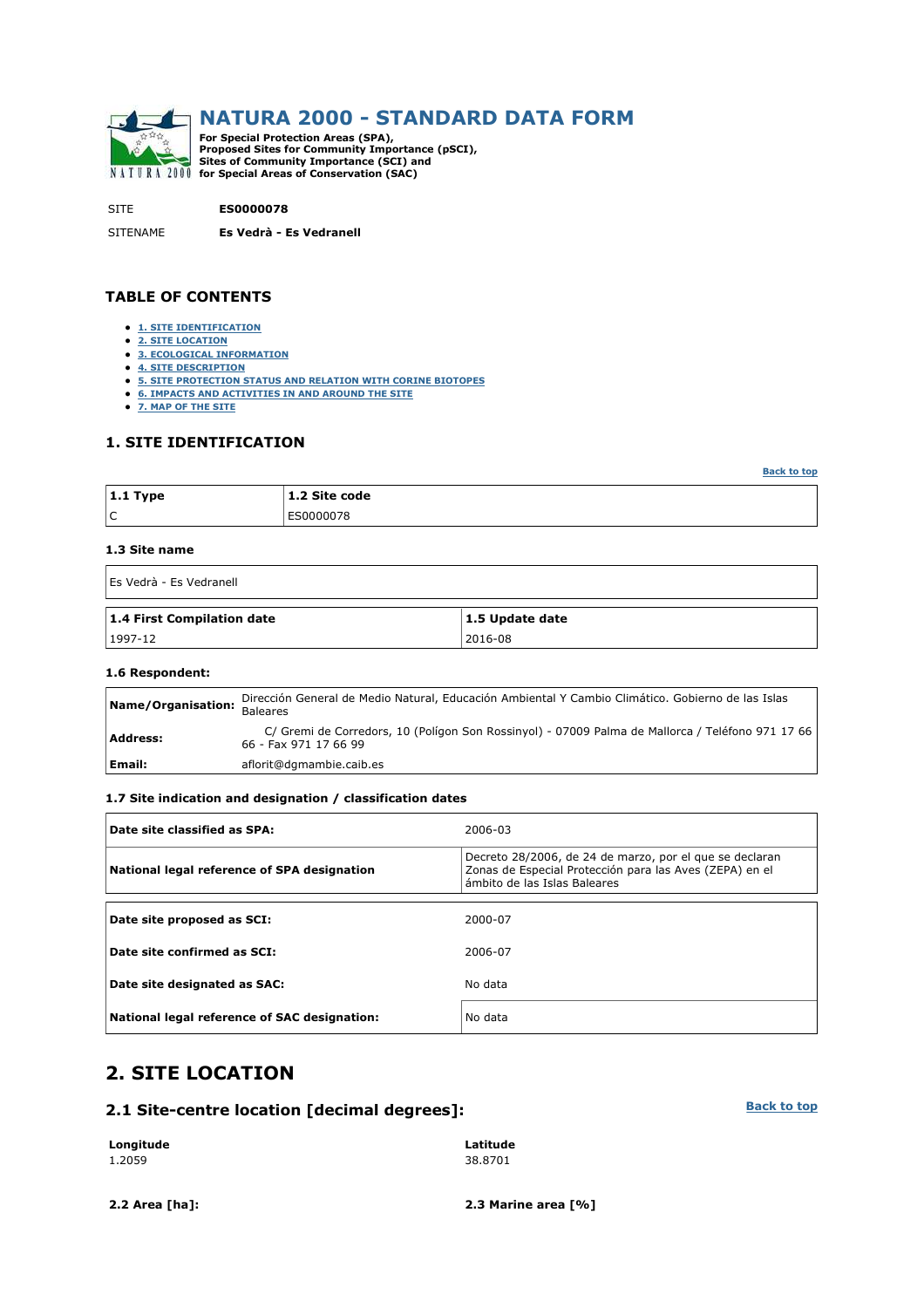635.73 86.0

#### **2.4 Sitelength [km]:**

0.0

#### **2.5 Administrative region code and name**

| <b>NUTS level 2 code</b> | <b>Region Name</b> |
|--------------------------|--------------------|
| ES53                     | Illes Balears      |

### **2.6 Biogeographical Region(s)**

Marine Mediterranean %) (86.0

```
%) Mediterranean (14.0 
%)
```
## **3. ECOLOGICAL INFORMATION**

#### **3.1 Habitat types present on the site and assessment for them Back to top**

| <b>Annex I Habitat types</b> |  |                   |            |                                     |  | <b>Site assessment</b> |                                   |              |        |  |  |  |
|------------------------------|--|-------------------|------------|-------------------------------------|--|------------------------|-----------------------------------|--------------|--------|--|--|--|
| Code                         |  | $PF \parallel NP$ | Cover [ha] | Data<br>Cave<br>[number]<br>quality |  | A B C D                | A B C                             |              |        |  |  |  |
|                              |  |                   |            |                                     |  | Representativity       | <b>Relative</b><br><b>Surface</b> | Conservation | Global |  |  |  |
| 1120B                        |  |                   | 289.384296 |                                     |  | C                      | C                                 | A            | A      |  |  |  |
| 1240H                        |  |                   | 6.3573     |                                     |  | C                      | C                                 | A            | A      |  |  |  |
| 1420H                        |  |                   | 6.3573     |                                     |  | C                      | C                                 | A            | A      |  |  |  |
| 5330H                        |  |                   | 6.3573     |                                     |  | C                      | C                                 | A            | A      |  |  |  |
| 8210 <sub>8</sub>            |  |                   | 6.3573     |                                     |  | C                      | C                                 | A            | A      |  |  |  |

**PF: for the habitat types that can have a non-priority as well as a priority form (6210, 7130, 9430) enter "X" in the column PF to indicate the priority form.** 

**NP: in case that a habitat type no longer exists in the site enter: x (optional) Cover: decimal values can be entered** 

**Caves: for habitat types 8310, 8330 (caves) enter the number of caves if estimated surface is not available.** 

**Data quality: G = 'Good' (e.g. based on surveys); M = 'Moderate' (e.g. based on partial data with some extrapolation); P = 'Poor' (e.g. rough estimation)** 

#### **3.2 Species referred to in Article 4 of Directive 2009/147/EC and listed in Annex II of Directive 92/43/EEC and site evaluation for them**

| <b>Species</b> |      |                                  |   |           |              | <b>Population in the site</b> |            | <b>Site assessment</b> |           |                        |         |       |                |              |
|----------------|------|----------------------------------|---|-----------|--------------|-------------------------------|------------|------------------------|-----------|------------------------|---------|-------|----------------|--------------|
| Group   Code   |      | <b>Scientific</b><br><b>Name</b> | S | <b>NP</b> | Type         | Size                          |            |                        | Unit Cat. | <b>Data</b><br>quality | A B C D | A B C |                |              |
|                |      |                                  |   |           |              | Min                           | <b>Max</b> |                        | C R V P   |                        | Pop.    | Cons. | Isol.          | Glob.        |
| B              | A226 | <b>Apus apus</b>                 |   |           | c            |                               |            |                        | C         |                        | D       |       |                |              |
| B              | A226 | <b>Apus apus</b>                 |   |           | $\mathsf{r}$ |                               |            |                        | P         |                        | D       |       |                |              |
| B              | A227 | <b>Apus pallidus</b>             |   |           | $\mathsf{r}$ |                               |            |                        | P         |                        | D       |       |                |              |
| B              | A227 | <b>Apus pallidus</b>             |   |           | c            |                               |            |                        | C         |                        | D       |       |                |              |
| B              | A366 | <b>Carduelis</b><br>cannabina    |   |           | W            |                               |            |                        | C         |                        | D       |       |                |              |
| B              | A366 | <b>Carduelis</b><br>cannabina    |   |           | р            |                               |            |                        | P         |                        | D       |       |                |              |
| B              | A366 | <b>Carduelis</b><br>cannabina    |   |           | c            |                               |            |                        | C         |                        | D       |       |                |              |
| R              | 1224 | Caretta caretta                  |   |           | p            |                               |            |                        | P         |                        | C       | C     | $\mathsf{C}$   | $\mathsf{C}$ |
| P              | 1486 | <b>Diplotaxis</b><br>ibicensis   |   |           | p            |                               |            |                        | C         |                        | C       | A     | $\overline{A}$ | A            |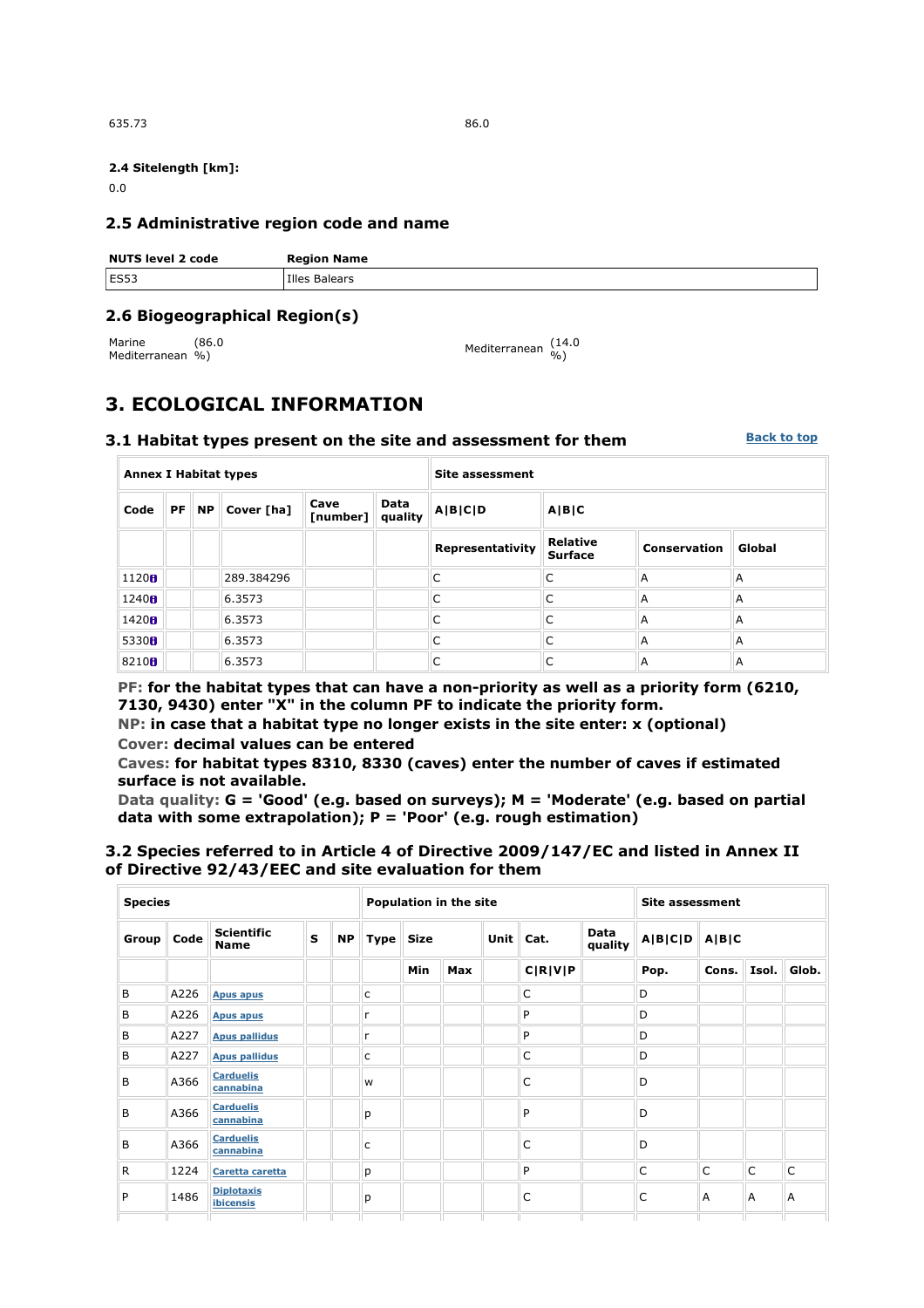| B | A269 | <b>Erithacus</b><br>rubecula                | W |              |      |   | $\mathsf{C}$ |   | D            |   |             |   |
|---|------|---------------------------------------------|---|--------------|------|---|--------------|---|--------------|---|-------------|---|
| B | A269 | <b>Erithacus</b><br>rubecula                | c |              |      |   | C            |   | D            |   |             |   |
| B | A100 | <b>Falco eleonorae</b>                      | r | 118          | 118  | p |              | G | B            | Α | C           | А |
| B | A103 | <b>Falco peregrinus</b>                     | p | $\mathbf{1}$ | 1    | р |              | G | $\mathsf{C}$ | A | C           | А |
| B | A096 | <b>Falco tinnunculus</b>                    | p |              |      |   | P            |   | D            |   |             |   |
| B | A014 | <b>Hydrobates</b><br>pelagicus              | p |              |      |   | P            |   | C            | B | C           | B |
| B | A181 | Larus audouinii                             | r | 11           | 50   | p |              | G | C            | B | C           | B |
| B | A181 | Larus audouinii                             | W |              |      |   | $\mathsf{R}$ |   | C            | B | C           | B |
| B | A181 | Larus audouinii                             | C |              |      |   | C            |   | C            | B | C           | B |
| B | A459 | <b>Larus cachinnans</b>                     | p | 501          | 1000 | p |              | G | $\mathsf C$  | Α | $\mathsf C$ | A |
| B | A183 | <b>Larus fuscus</b>                         | C |              |      |   | $\mathsf{R}$ |   | D            |   |             |   |
| B | A183 | <b>Larus fuscus</b>                         | W |              |      |   | $\mathsf{R}$ |   | D            |   |             |   |
| B | A179 | <b>Larus ridibundus</b>                     | W |              |      |   | R            |   | D            |   |             |   |
| B | A179 | <b>Larus ridibundus</b>                     | c |              |      |   | $\mathsf{R}$ |   | D            |   |             |   |
| B | A281 | <b>Monticola</b><br>solitarius              | p |              |      |   | P            |   | D            |   |             |   |
| B | A392 | Phalacrocorax<br>aristotelis<br>desmarestii | p | $\mathbf{1}$ | 10   | p |              | G | C            | B | C           | B |
| B | A273 | <b>Phoenicurus</b><br>ochruros              | W |              |      |   | C            |   | D            |   |             |   |
| B | A273 | <b>Phoenicurus</b><br>ochruros              | C |              |      |   | C            |   | D            |   |             |   |
| B | A315 | <b>Phylloscopus</b><br>collybita            | С |              |      |   | C            |   | D            |   |             |   |
| B | A315 | <b>Phylloscopus</b><br>collybita            | W |              |      |   | C            |   | D            |   |             |   |
| R | 1252 | <b>Podarcis</b><br>pityusensis              | p |              |      |   | C            |   | C            | A | A           | A |
| B | A384 | <b>Puffinus puffinus</b><br>mauretanicus    | С |              |      |   | $\mathsf{C}$ |   | B            | B | C           | B |
| B | A384 | <b>Puffinus puffinus</b><br>mauretanicus    | r | 11           | 50   | p |              | G | В            | В | C           | B |
| P | 1464 | <b>Silene hifacensis</b>                    | р |              |      |   | $\mathsf{R}$ |   | B            | Α | А           | А |
| B | A305 | <b>Sylvia</b><br>melanocephala              | р |              |      |   | P            |   | D            |   |             |   |
| М |      | <b>Tursiops</b>                             |   |              |      |   | P            |   | C            | B | C           | B |

**Group: A = Amphibians, B = Birds, F = Fish, I = Invertebrates, M = Mammals, P = Plants, R = Reptiles** 

**S: in case that the data on species are sensitive and therefore have to be blocked for any public access enter: yes** 

**NP: in case that a species is no longer present in the site enter: x (optional) Type: p = permanent, r = reproducing, c = concentration, w = wintering (for plant and non-migratory species use permanent)** 

**Unit: i = individuals, p = pairs or other units according to the Standard list of population units and codes in accordance with Article 12 and 17 reporting (see reference portal)** 

**Abundance categories (Cat.): C = common, R = rare, V = very rare, P = present - to fill if data are deficient (DD) or in addition to population size information** 

**Data quality: G = 'Good' (e.g. based on surveys); M = 'Moderate' (e.g. based on partial data with some extrapolation); P = 'Poor' (e.g. rough estimation); VP = 'Very poor' (use this category only, if not even a rough estimation of the population size can be made, in this case the fields for population size can remain empty, but the field "Abundance categories" has to be filled in)** 

#### **3.3 Other important species of flora and fauna (optional)**

| <b>Species</b> |  | Population in the site |  | <b>Motivation</b> |  |
|----------------|--|------------------------|--|-------------------|--|
|                |  |                        |  |                   |  |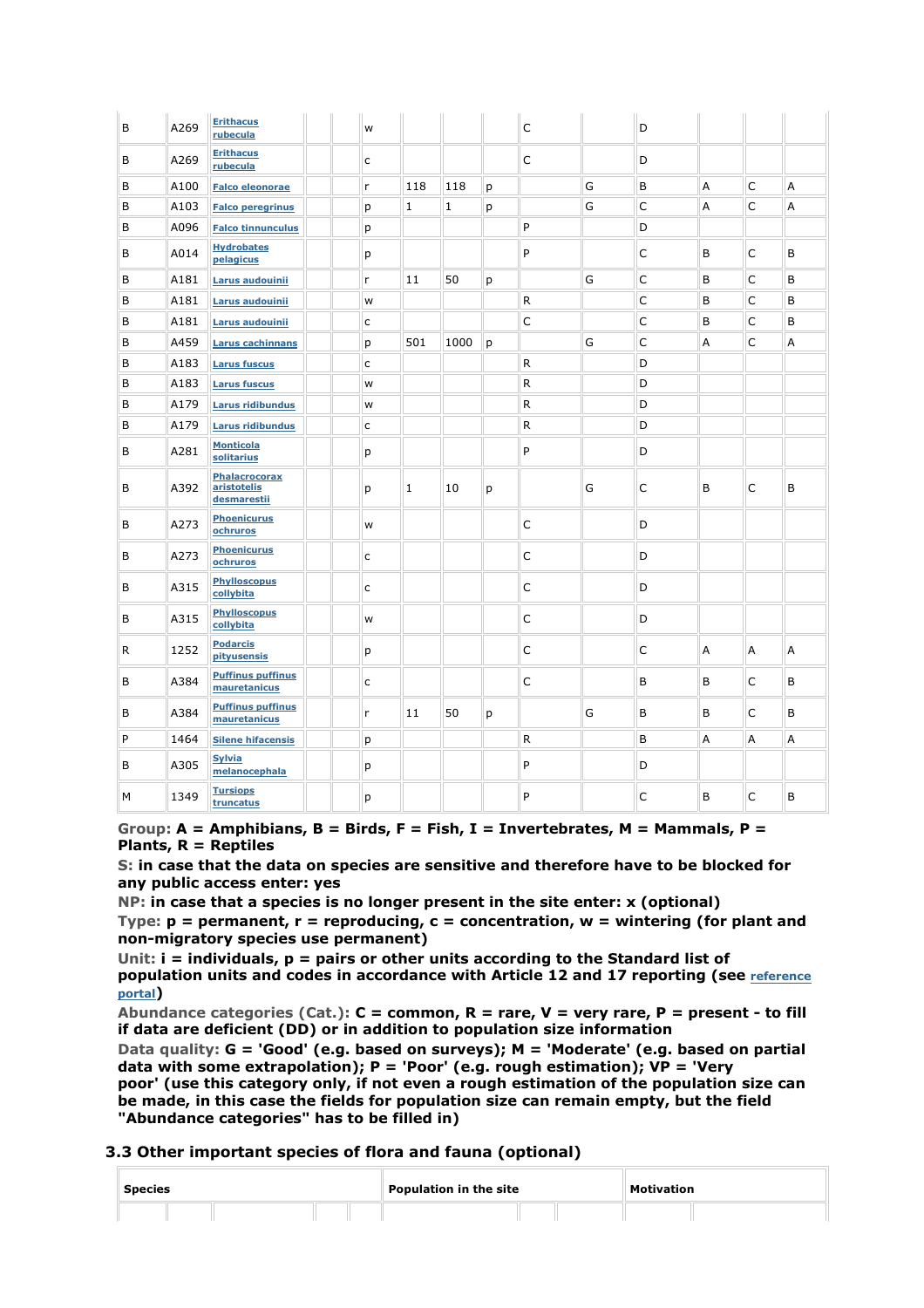| Group       | <b>CODE</b> | <b>Scientific</b><br><b>Name</b>                          | S | <b>NP</b> | Size |     | Unit | Cat.    | <b>Species</b><br><b>Annex</b> |              | <b>Other categories</b> |   |             |   |
|-------------|-------------|-----------------------------------------------------------|---|-----------|------|-----|------|---------|--------------------------------|--------------|-------------------------|---|-------------|---|
|             |             |                                                           |   |           | Min  | Max |      | C R V P | IV                             | $\mathbf{v}$ | A                       | в | $\mathbf c$ | D |
| P           |             | <b>Allium antoni-</b><br>bolosii subsp.<br>antoni-bolosii |   |           |      |     |      |         |                                |              |                         | X |             |   |
| P           |             | <b>Allium</b><br>sphaerocephalon<br>subsp.ebusitanum      |   |           |      |     |      |         |                                |              |                         | X |             |   |
| I           |             | <b>Alphasida ibicensis</b><br>ibicensis                   |   |           |      |     |      |         |                                |              |                         | X |             |   |
| I           |             | <b>Asida ludovici</b>                                     |   |           |      |     |      |         |                                |              |                         | X |             |   |
| I           |             | <b>Asida mater</b>                                        |   |           |      |     |      |         |                                |              |                         | X |             |   |
| P           |             | <b>Asperula paui</b>                                      |   |           |      |     |      |         |                                |              | X                       |   |             |   |
| P           |             | <b>Centaurea</b><br>intybacea                             |   |           |      |     |      |         |                                |              |                         |   | X           |   |
| I           |             | <b>Dendarus</b><br>pectoralis                             |   |           |      |     |      |         |                                |              |                         |   |             | X |
| P           |             | <b>Euphorbia</b><br>dendroides                            |   |           |      |     |      |         |                                |              |                         |   |             | X |
| P           |             | Galium crespianum                                         |   |           |      |     |      |         |                                |              |                         | Χ |             |   |
| P           |             | <b>Helichrysum</b><br>rupestre                            |   |           |      |     |      |         |                                |              |                         |   | X           |   |
| P           |             | Lamottea dianae                                           |   |           |      |     |      |         |                                |              | X                       |   |             |   |
| I           |             | Leptothorax<br>specularis                                 |   |           |      |     |      |         |                                |              |                         |   |             | X |
| I           |             | <b>Limax majoricensis</b>                                 |   |           |      |     |      |         |                                |              |                         | X |             |   |
| P           |             | Limonium<br>ebusitanum                                    |   |           |      |     |      |         |                                |              |                         | X |             |   |
| P           |             | <b>Micromeria</b><br>filiformis                           |   |           |      |     |      |         |                                |              |                         |   | X           |   |
| P           |             | <b>Micromeria</b><br>inodora                              |   |           |      |     |      |         |                                |              |                         |   | X           |   |
| I           |             | <b>Oxychillus</b><br>pityusanus                           |   |           |      |     |      |         |                                |              |                         | X |             |   |
| $\rm I$     |             | Pachychyla<br>sublunata                                   |   |           |      |     |      |         |                                |              |                         | X |             |   |
| $\rm I$     |             | Phylan<br>mediterraneus                                   |   |           |      |     |      |         |                                |              |                         | X |             |   |
| $\mathbf I$ |             | Pimelia elevata                                           |   |           |      |     |      |         |                                |              |                         | X |             |   |
| I           |             | <b>Plagiolepis</b><br>schmitzi                            |   |           |      |     |      |         |                                |              |                         |   |             | X |
| P           |             | Saxifraga corsica<br>subsp. cossoniana                    |   |           |      |     |      |         |                                |              |                         | X |             |   |
| $\sf P$     |             | <b>Scabiosa cretica</b>                                   |   |           |      |     |      |         |                                |              |                         |   | X           |   |
| P           |             | <b>Stachys</b><br>brachyclada                             |   |           |      |     |      |         |                                |              | X                       |   |             |   |
| I           |             | <b>Stenosis intrincata</b>                                |   |           |      |     |      |         |                                |              |                         | X |             |   |
| P           |             | Succowia balearica                                        |   |           |      |     |      |         |                                |              |                         |   |             | X |
| P           |             | <b>Teucrium cossonii</b><br>subsp. punicum                |   |           |      |     |      |         |                                |              |                         | X |             |   |
| P           |             | <b>Teucrium flavum</b>                                    |   |           |      |     |      |         |                                |              |                         |   |             | X |
| P           |             | <b>Thymus richardii</b><br>subsp. ebusitanus              |   |           |      |     |      |         |                                |              |                         | X |             |   |
| I           |             | <b>Trochoidea</b><br>ebusitana vedrae                     |   |           |      |     |      |         |                                |              |                         | X |             |   |
| I           |             | <b>Trochoidea</b><br>ebusitana<br>vedranellensis          |   |           |      |     |      |         |                                |              |                         | X |             |   |
| P           |             | <b>Withania</b><br>frutescens                             |   |           |      |     |      |         |                                |              |                         |   |             | X |

**Group: A = Amphibians, B = Birds, F = Fish, Fu = Fungi, I = Invertebrates, L = Lichens, M = Mammals, P = Plants, R = Reptiles** 

**CODE: for Birds, Annex IV and V species the code as provided in the reference portal should be used in addition to the scientific name**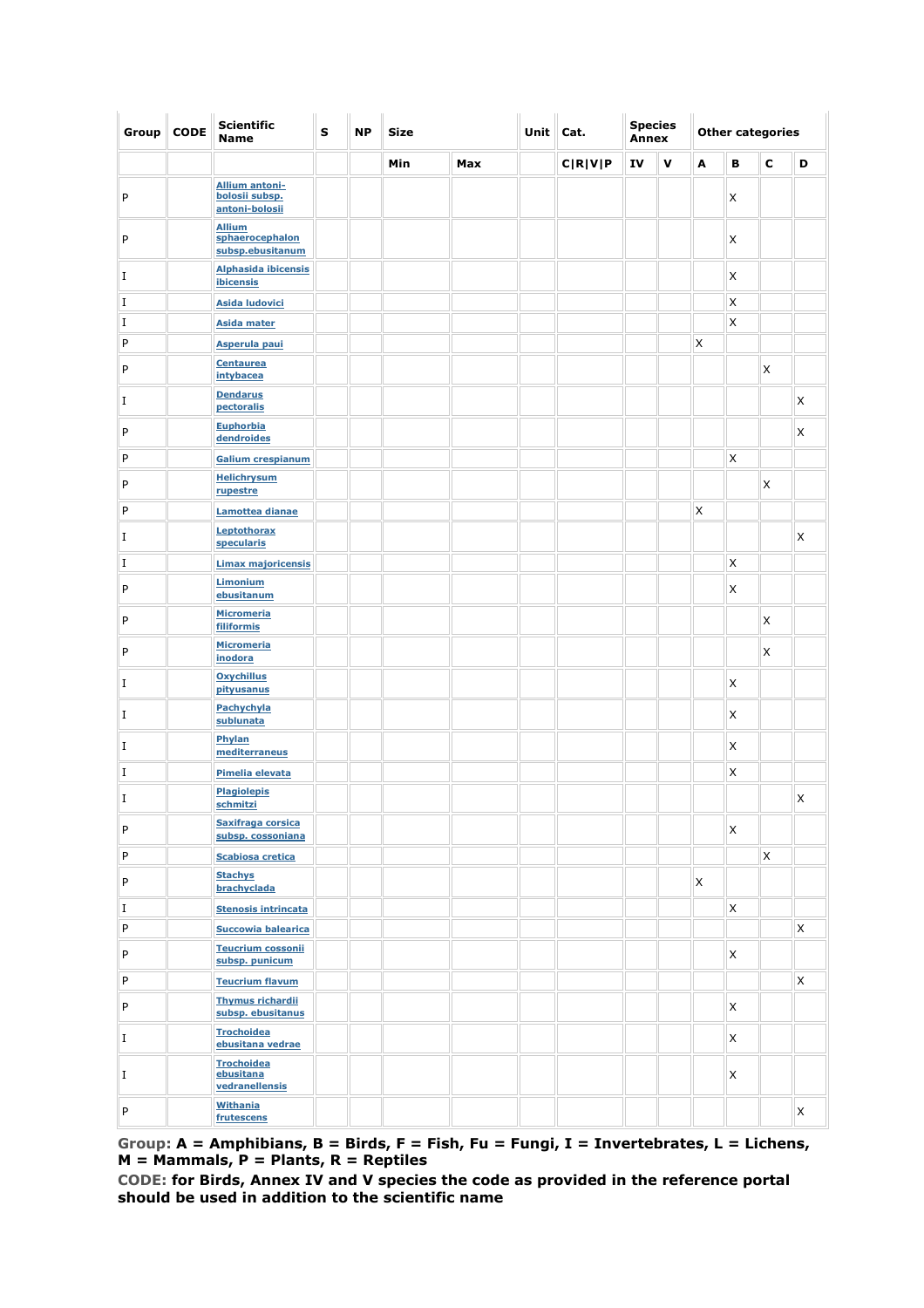**S: in case that the data on species are sensitive and therefore have to be blocked for any public access enter: yes** 

**NP: in case that a species is no longer present in the site enter: x (optional) Unit: i = individuals, p = pairs or other units according to the standard list of population**  units and codes in accordance with Article 12 and 17 reporting, (see **reference portal**) **Cat.: Abundance categories: C = common, R = rare, V = very rare, P = present Motivation categories: IV, V: Annex Species (Habitats Directive), A: National Red List data; B: Endemics; C: International Conventions; D: other reasons** 

## **4. SITE DESCRIPTION**

| 4.1 General site character | <b>Back to top</b> |
|----------------------------|--------------------|
| <b>Habitat class</b>       | % Cover            |
| N01                        | 86.0               |
| N <sub>05</sub>            | 14.0               |
| Total Habitat Cover        | 100                |

#### **Other Site Characteristics**

**La isla de Es Vedrà es un impresionante farallón rocoso de 388 m de altura, 413 5 m de perímetro y 71 ha de superficie. A su lado se encuentra otro islote más pequeño, Es Vedranell, con una altura de 104 m, un perímetro de 2835 m y una superficie de 17 ha. Es Vedranell está a tan solo 825 m de la costa de Ibiza y Es Vedrà, más a mar adentro, esta separado 300 m del anterior islote. Es Vedrà presenta un relieve marcadamente accidentado, con fuertes pendientes rematadas por una cresta transversal en dirección suroeste-noreste que da lugar a las rocas más prominentes. El contorno del litoral es oval, con altos acantilados. Debido a su reducido perímetro, adquiere una forma piramidal de gran altura. Es Vedranell, situado en la costa oriental de Es Vedrà, tiene también un relieve fuertemente escarpado y notables pendientes rematadas por una cresta axial en dirección este-oeste y una cima de 99 m de altura. Lo que provoca la existencia de acantilados impresionantes. Al igual que con el anterior islote, destaca la desproporcionada relación entre la superfices de la base y la altura Desde el punto de vista geológico, ambos islotes presentan materiales del Mioceno inferior y del Cretácico inferior, pertenecientes a la unidad estructural de Aubarca. Los dos islotes presentan dos sectores claramente diferenciados. El sector meridional, mayoritariamente formado por materiales del Cretácico inferior, concretamente calcáreas compactas del Titónico-Neoconiano con troncolinas y dolomias asociadas del Berriasiano y Valanginiano. Son calcareas masivas de color beige claro o amarillo parduzco. Su examen mediante microscopía muestra calcarenitas con cemento constituido por calcita cristalina y elementos envolventes de calcarea criptocristalina englobando calpionelas y algas fósiles. El sector septentrional es más estrecho. Se debió a un cabalgamiento, tratándose de materiales del Mioceno inferior. Son microbrechas de color marrón amarillento o gris azulado formadas por un cemento de calcita cristalina rica en microroganismos, con cuarzos detríticos con escamas de moscovita y grandes glauconitas. No hay datos meteorológicos obtenidos en estos islotes. El clima es similar al obtenido en Ibiza, con temperaturas medias que oscilan entre los 11ºC del mes de enero y los 26ºC del mes de agosto. Las precipitaciones anuales corresponden a las de la zona más seca de Ibiza, con 300-400 mm anuales, con un mínimo estival en julio y un máximo en octubre. El pronunciado relive de estos islotes y las diferentes orientaciones de las vertientes norte y sur provocarán la existencia de microclimas. También tendrá una mayor incidencia la radiación solar debido al efecto espejo producido por el mar. Paisajísticamente el conjunto Vedrà-Vedranell tiene un gran impacto en Ibiza, ya que, debido a su altura, son visibles desde muchos puntos del interior de la isla y desde Formentera, destacando notablemente en la costa occidental de la isla.**

#### **4.2 Quality and importance**

**La calidad e importancia de este lugar reside en los siguientes aspectos: En la importante presencia de hábitats del Anexo I de la Directiva 92/43/CEE. En la presencia de un elevado número de taxones endémicos, que seguramente se incrementarán al mejorarse la prospección, destacando endemismos exclusivamente ibicencos, otros de ámbito balear y algunos balearo-levantinos. Finalmente es un lugar importante para la avifauna y por dicho motivo fué declarado ZEPA siendo calificado, además, como Area de**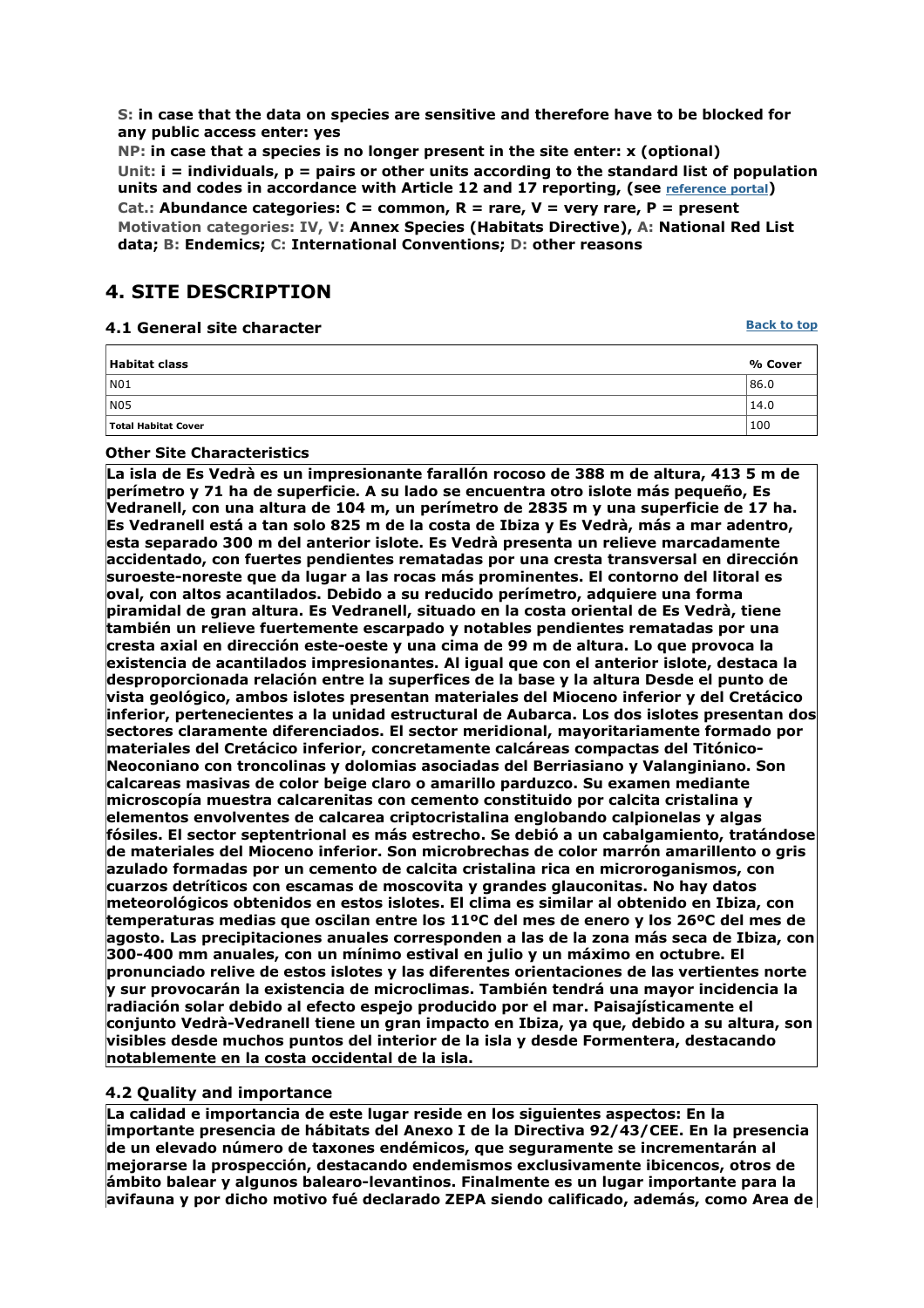**Especial Importancia para las Aves (IBA) por la Sociedad Española de Ornitología (SEO/BirdLife). Entre los vertebrados destaca la presencia de una importabnte colonia de Halcón de Eleonor (Falco eleonorae), de un grupo colonias de la endémica Pardela Balear (Puffinus mauretanicus), de un pequeño grupo de Cormorán Moñudo (Phalacrocorax aristotelis desmarestii) y por la presencia ocasional de una pequeña colonia de Gaviota de Audouin (Larus audouinii), que, posiblemente, no ha criado en la isla durante los últimos cinco años, por a su caracter itinerante. En Es Vedrá crió antiguamente una pareja de Aguila Pescadora (Pandion haliaetus), especie aún no extinguida de Ibiza y con posibilidades de recuperación. Otra especie importante por la incidencia que tiene sobre la vegetación y también sobre la fauna en general es la Gaviota Patiamarilla, con una población cercana a las 1000 parejas reproductoras. En estos islotes se encuentra una población abundante de la Lagartija de las Pitiusas (Podarcis pityusensis) con dos subespecies exclusivas, la subespecie vedrae, de Es Vedrà, y la subespecie vedranellensis, de Vedranell. Entre los invertebrados destacan: - Oxychillus pytiusanus, babosa zonítida endémica de las Pitiusas de algunos de sus islotes. - Limax majoricensis, caracól limácido endémico, es el unico limaco endémico de las Baleares, encontrándose en Mallorca, Ibiza, Formentera y Cabrera. - Trochoidea ebusitana vedrae, subespecie de caracol helícido confinado en Es Vedrà. - Trochoidea ebusitana vedranellensis, subespecie confinada en Es Vedranell. - Alphasida ibicensis ibicensis, tenebriónido endémico de los islotes de ibiza. - Asidia ludovici ludovici, tenebriónido endémico de las Pitiusas y subespecie endémica de Ibiza y algunos de sus islotes. - Asidia mater, tenebriónido endémico de Ibiza. - Pimelia elevata, tenebriónido endémico de Ibiza. - Stenosis intricata, tenebriónido endémico de las Baleares. - Pachychila sublunata, tenebriónido endémico de Mallorca y Pitiusas. - Phylan maediterraneus, tenebriónido endémico de las Pitiusas. Otros invertebrados mencionados, como los formícidos presentes en Es Vedranell, Leptothorax specularis y Plagiolepis schmitzii, y el tenebriónido Dendarus pectoralis, se han incluido por presentar una corología particular y por su contribución a incrementar la biodiversidad de estos islotes. Entre las plantas destacan los siguientes endemismos citados en el apartado 3.3.: - Teucrium cossoni punicum, endemismo de Ibiza muy localizado. - Galium crespianum, endémico de Mallorca y Pitiusas. - Thymus richardi ebusitanus, endemico de Ibiza y muy localizado. - Allium antoni-bolosii eivissanuma, endémico de Ibiza y Formentera, - Allium sphaerocephalon ebusitanum, endémico de Ibiza, muy localizado. Otras espécies son endemismos balearo-levantinos de interés nacional, como: - Saxifraga corsica, restringida a dos localidades en Ibiza y una en Formentera. - Asperula paui - Lamottea dianae - Silene hifacensis - Stachys brachyclada -Micromeria filiformis es una especie propia de las Baleares, sur y sureste de Iberia y norte de Africa, siendo, por tanto, de interés internacional. Otras especies se han incluido por su distribución particular, por su interés para la cubierta vegetal del islote y para el mantenimiento de la biodiversidad, como: - Succowia balearica - Teucrium flavum - Whitania frutescens y - Euphorbia dendroides, siendo Es Vedrà la unica localidad de Ibiza en donde se ha encontrado esta especie, que es común en otras localidades baleares.**

#### **4.3 Threats, pressures and activities with impacts on the site**

# **The most important impacts and activities with high effect on the site**

| Negative Impacts |                                    |                                   |                           |  |
|------------------|------------------------------------|-----------------------------------|---------------------------|--|
| Rank             | Threats and<br>pressures<br>[code] | Pollution<br>(optional)<br>[code] | inside/outside<br>[i o b] |  |
| M                | K04.05                             |                                   | Ī                         |  |
| L                | D03.02                             |                                   | I                         |  |
| M                | G01.01                             |                                   | I                         |  |
| н                | A04                                |                                   | I                         |  |
| L                | F06                                |                                   | I                         |  |
| L                | F02.03                             |                                   | O                         |  |
| Н                | K03.06                             |                                   | Ī                         |  |
| Г                | F03.02.03                          |                                   | I                         |  |
| L                | G01.01                             |                                   | O                         |  |
| L                | D03.02                             |                                   | Ο                         |  |
| M                | K01.01                             |                                   | I                         |  |
| L                | F02.03                             |                                   | T                         |  |
| -<br>. .<br>. .  | .<br>                              |                                   |                           |  |

| Positive Impacts |                                      |                                   |                           |
|------------------|--------------------------------------|-----------------------------------|---------------------------|
| lRank            | Activities,<br>management<br>l[code] | Pollution<br>(optional)<br>[Code] | inside/outside<br>[i o b] |

**Rank: H = high, M = medium, L = low Pollution: N = Nitrogen input, P = Phosphor/Phosphate input, A = Acid input/acidification, T = toxic inorganic chemicals, O = toxic organic chemicals, X = Mixed pollutions**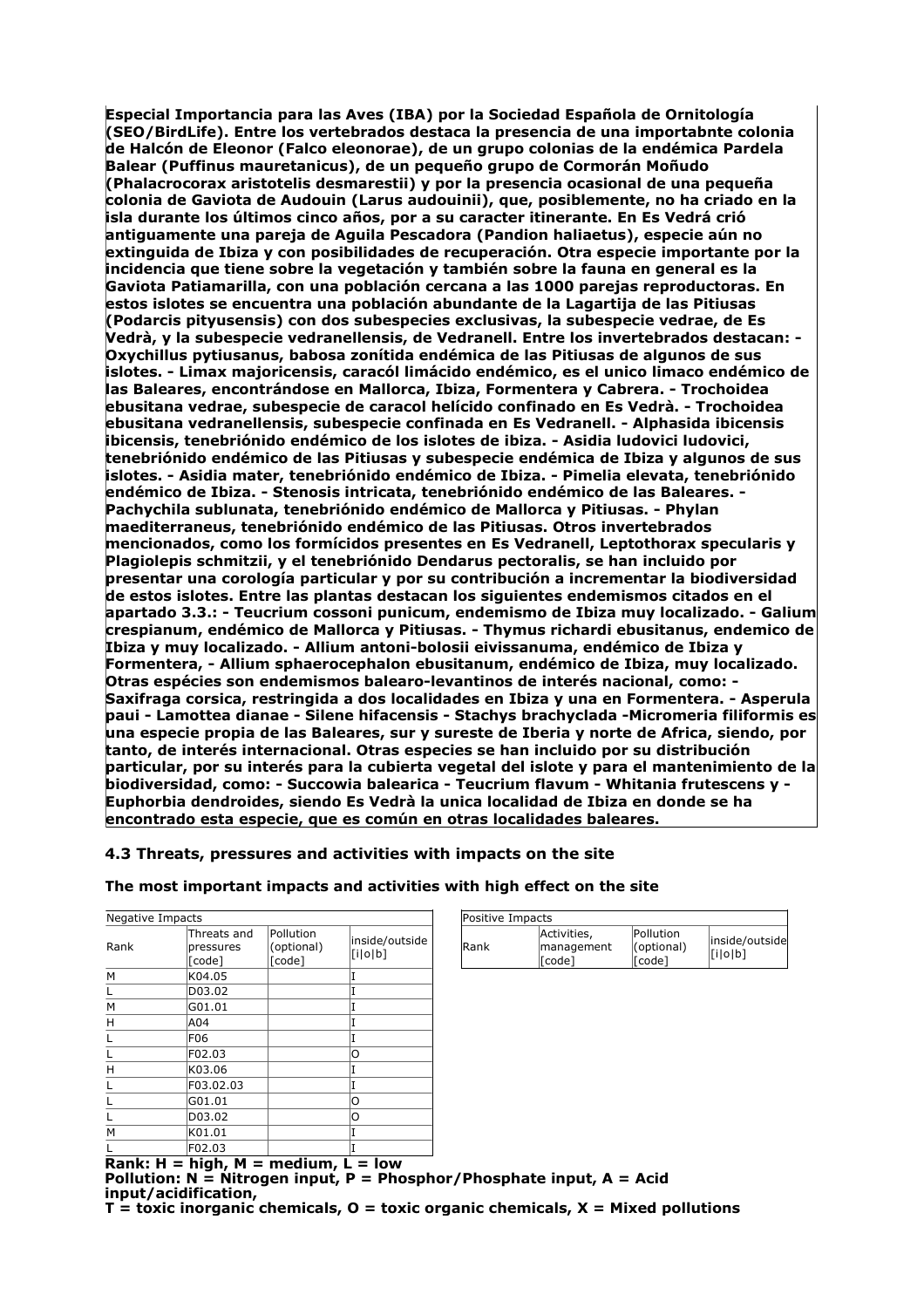#### **i = inside, o = outside, b = both**

#### **4.4 Ownership (optional)**

| Type                  |                        | [%] |
|-----------------------|------------------------|-----|
|                       | National/Federal       | 0   |
|                       | State/Province         | 0   |
|                       | Public Local/Municipal | 0   |
|                       | Any Public             | 50  |
| Joint or Co-Ownership |                        | 0   |
| Private               |                        | 50  |
| Unknown               |                        | 0   |
| lsum                  |                        | 100 |

#### **4.5 Documentation**

**Alomar, G., Mus, M. y Rosselló, J.A. 1997. Flora Endèmica de les Balears. Consell Insular de Mallorca. Palma de Mallorca. Bennassar, P. 1994. Estudi Tècnic dels Illots de sud i oest d'Eivissa. Documents Tècnics de Conservació. Direcció Gral. d'Estructures Agràries i Medi Natural. Conselleria d'Agricultura i Pesca. Palma de Mallorca. Bennassar, P. 1995. Islotes del sur y del oeste de Ibiza. Conselleria d'Agricultura i pesca. Palma de Mallorca. Pons, G. y Palmer, M. Fauna Endèmica de les Illes Balears. Id'EB, Conselleria d'Obres Públiques y SHNB. Mon. Soc. Hist. Nat. Baleares, 5.**

## **5. SITE PROTECTION STATUS (optional)**

#### **5.1 Designation types at national and regional level:**

**Back to top**

| Code | Cover [%] | Code        | Cover [%] | Code | Cover [%] |
|------|-----------|-------------|-----------|------|-----------|
| ES04 | 14.0      | <b>ES17</b> | 14.0      |      |           |

#### **5.2 Relation of the described site with other sites:**

#### **designated at national or regional level:**

| <b>Type code</b> | Site name                   | Type | Cover [%] |
|------------------|-----------------------------|------|-----------|
| ES1.             | Cap Llentrisca-Sa Talaiassa |      | 14.0      |
| ES <sub>04</sub> | LEs Vedrà i es Vedranell    |      | 14.0      |

#### **5.3 Site designation (optional)**

**Los dos islotes forman parte de las Reservas Naturales des Vedrà y es Vedranell y los Illots de Ponent, declaradas por el Decreto 24/2002, de 15 de febrero (BOCAIB núm. 23, de 21/02/2002). Ambos islotes de Vedrà y Vedranell son una Zona de Especial Protección para las Aves (ZEPA) y se encuentran incluidos en el Area Natural de Especial Interés (ANEI) de Cap Llentrisca-Sa Talaia.**

## **6. SITE MANAGEMENT**

#### **6.1 Body(ies) responsible for the site management:**

**Back to top**

| Organisation: | Dirección General de Medio Natural, Educación Ambiental Y Cambio Climático. Gobierno de las<br>Islas Baleares              |
|---------------|----------------------------------------------------------------------------------------------------------------------------|
| Address:      | C/ Gremi de Corredors, 10 (Polígon Son Rossinyol) - 07009 Palma de Mallorca / Teléfono 971<br>17 66 66 - Fax 971 17 66 103 |
| Email:        | aflorit@dgmambie.caib.es                                                                                                   |

#### **6.2 Management Plan(s): An actual management plan does exist:**

| $\Box$ Yes |                                           |
|------------|-------------------------------------------|
|            | $\boxed{\text{X}}$ No, but in preparation |
| $\Box$ No  |                                           |